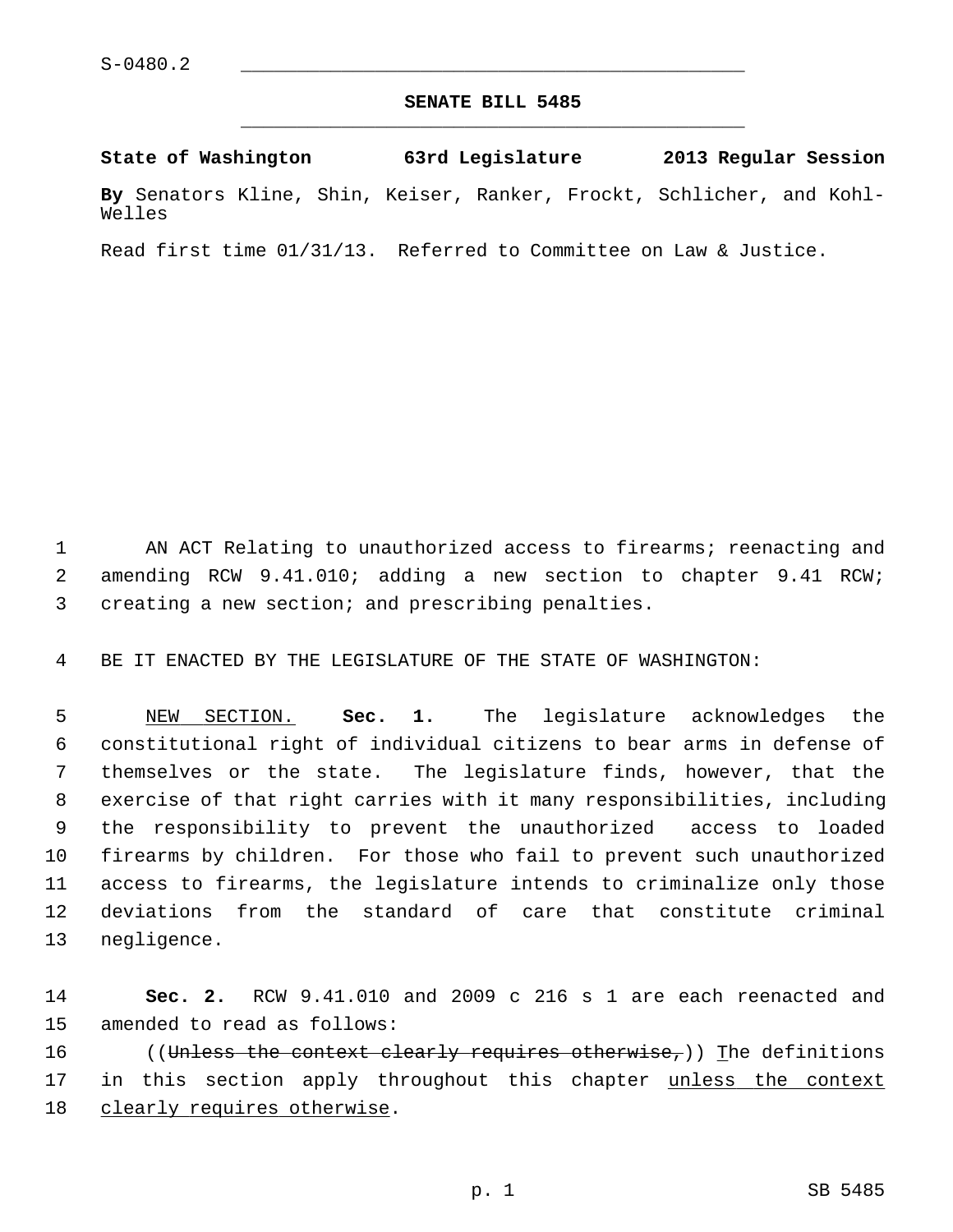1 (1) "Antique firearm" means a firearm or replica of a firearm not 2 designed or redesigned for using rim fire or conventional center fire 3 ignition with fixed ammunition and manufactured in or before 1898, 4 including any matchlock, flintlock, percussion cap, or similar type of 5 ignition system and also any firearm using fixed ammunition 6 manufactured in or before 1898, for which ammunition is no longer 7 manufactured in the United States and is not readily available in the 8 ordinary channels of commercial trade.

 9 (2) "Barrel length" means the distance from the bolt face of a 10 closed action down the length of the axis of the bore to the crown of 11 the muzzle, or in the case of a barrel with attachments to the end of 12 any legal device permanently attached to the end of the muzzle.

13 (3) "Crime of violence" means:

14 (a) Any of the following felonies, as now existing or hereafter 15 amended: Any felony defined under any law as a class A felony or an 16 attempt to commit a class A felony, criminal solicitation of or 17 criminal conspiracy to commit a class A felony, manslaughter in the 18 first degree, manslaughter in the second degree, indecent liberties if 19 committed by forcible compulsion, kidnapping in the second degree, 20 arson in the second degree, assault in the second degree, assault of a 21 child in the second degree, extortion in the first degree, burglary in 22 the second degree, residential burglary, and robbery in the second 23 degree;

24 (b) Any conviction for a felony offense in effect at any time prior 25 to June 6, 1996, which is comparable to a felony classified as a crime 26 of violence in (a) of this subsection; and

27 (c) Any federal or out-of-state conviction for an offense 28 comparable to a felony classified as a crime of violence under (a) or 29 (b) of this subsection.

30 (4) "Dealer" means a person engaged in the business of selling 31 firearms at wholesale or retail who has, or is required to have, a 32 federal firearms license under 18 U.S.C. Sec. 923(a). A person who 33 does not have, and is not required to have, a federal firearms license 34 under 18 U.S.C. Sec. 923(a), is not a dealer if that person makes only 35 occasional sales, exchanges, or purchases of firearms for the 36 enhancement of a personal collection or for a hobby, or sells all or 37 part of his or her personal collection of firearms.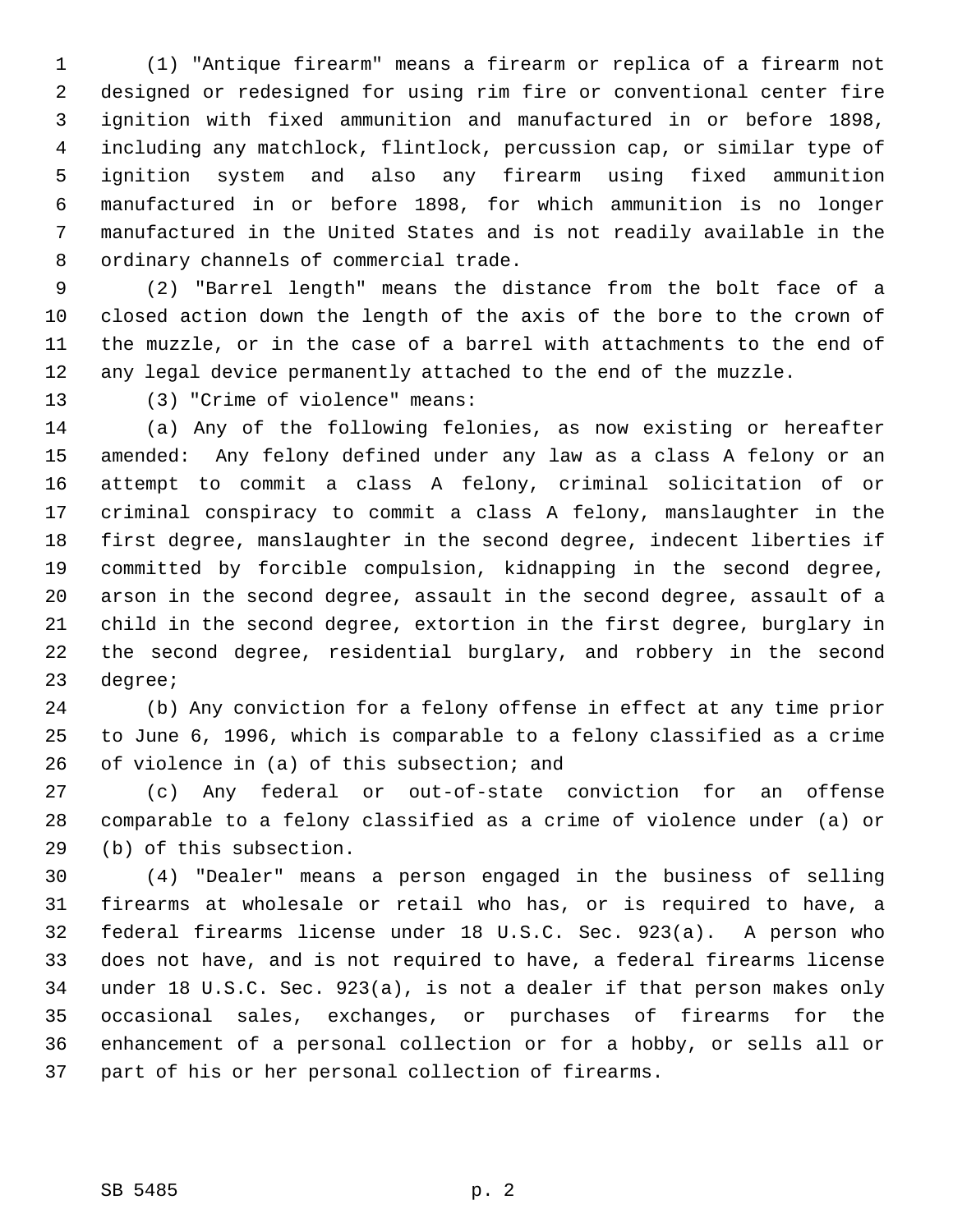1 (5) "Family or household member" means "family" or "household 2 member" as used in RCW 10.99.020.

 3 (6) "Felony" means any felony offense under the laws of this state 4 or any federal or out-of-state offense comparable to a felony offense 5 under the laws of this state.

 6 (7) "Firearm" means a weapon or device from which a projectile or 7 projectiles may be fired by an explosive such as gunpowder.

 8 (8) "Law enforcement officer" includes a general authority 9 Washington peace officer as defined in RCW 10.93.020, or a specially 10 commissioned Washington peace officer as defined in RCW 10.93.020. 11 "Law enforcement officer" also includes a limited authority Washington 12 peace officer as defined in RCW 10.93.020 if such officer is duly 13 authorized by his or her employer to carry a concealed pistol.

14 (9) "Lawful permanent resident" has the same meaning afforded a 15 person "lawfully admitted for permanent residence" in 8 U.S.C. Sec. 16 1101(a)(20).

17 (10) "Loaded" means:

18 (a) There is a cartridge in the chamber of the firearm;

19 (b) Cartridges are in a clip that is locked in place in the 20 firearm;

21 (c) There is a cartridge in the cylinder of the firearm, if the 22 firearm is a revolver;

23 (d) There is a cartridge in the tube or magazine that is inserted 24 in the action; or

25 (e) There is a ball in the barrel and the firearm is capped or 26 primed if the firearm is a muzzle loader.

27 (11) "Machine gun" means any firearm known as a machine gun, 28 mechanical rifle, submachine gun, or any other mechanism or instrument 29 not requiring that the trigger be pressed for each shot and having a 30 reservoir clip, disc, drum, belt, or other separable mechanical device 31 for storing, carrying, or supplying ammunition which can be loaded into 32 the firearm, mechanism, or instrument, and fired therefrom at the rate 33 of five or more shots per second.

34 (12) "Nonimmigrant alien" means a person defined as such in 8 35 U.S.C. Sec. 1101(a)(15).

36 (13) "Pistol" means any firearm with a barrel less than sixteen 37 inches in length, or is designed to be held and fired by the use of a 38 single hand.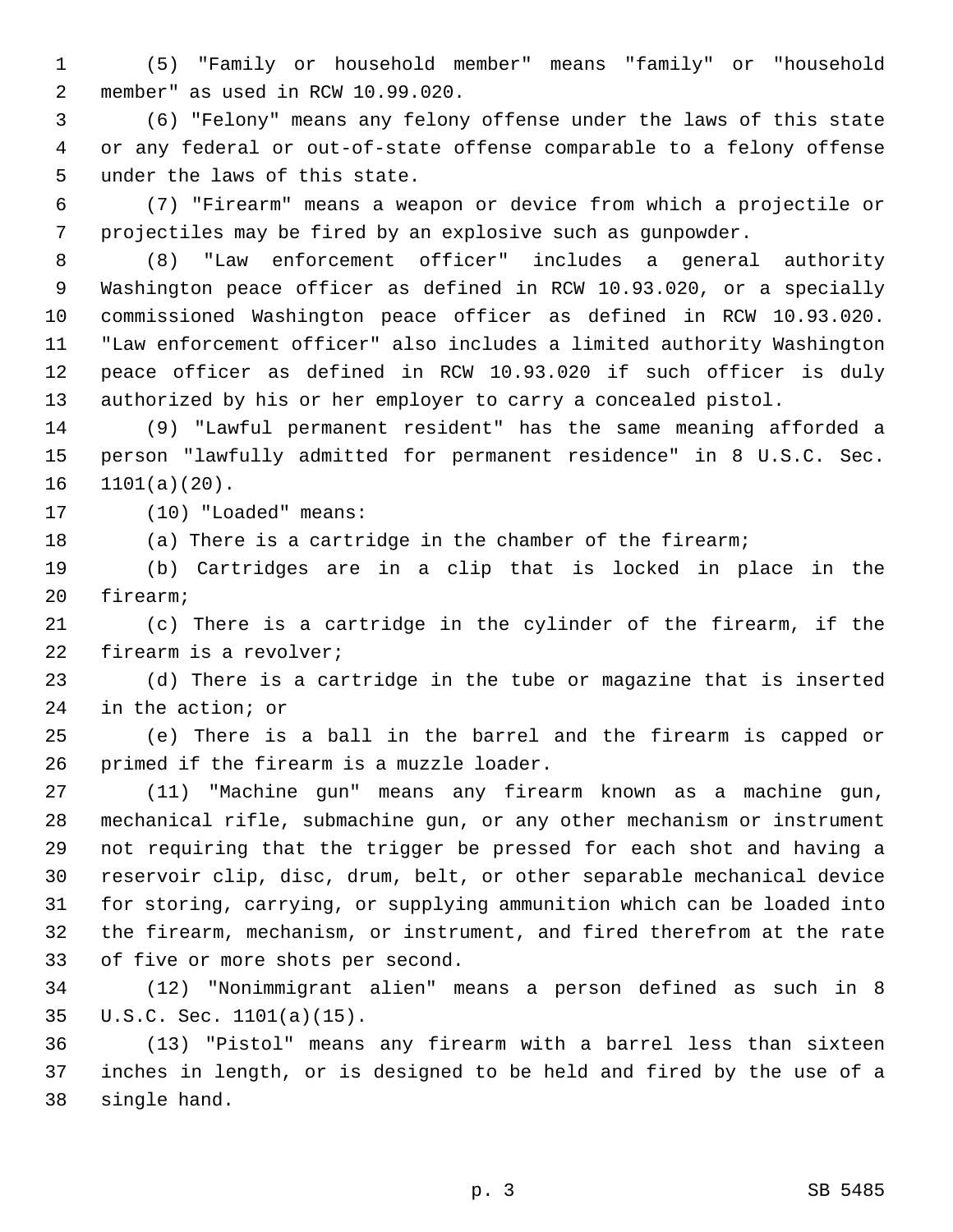1 (14) "Rifle" means a weapon designed or redesigned, made or remade, 2 and intended to be fired from the shoulder and designed or redesigned, 3 made or remade, and intended to use the energy of the explosive in a 4 fixed metallic cartridge to fire only a single projectile through a 5 rifled bore for each single pull of the trigger.

 6 (15) "Sell" refers to the actual approval of the delivery of a 7 firearm in consideration of payment or promise of payment of a certain 8 price in money.

 9 (16) "Serious offense" means any of the following felonies or a 10 felony attempt to commit any of the following felonies, as now existing 11 or hereafter amended:

12 (a) Any crime of violence;

13 (b) Any felony violation of the uniform controlled substances act, 14 chapter 69.50 RCW, that is classified as a class B felony or that has 15 a maximum term of imprisonment of at least ten years;

16 (c) Child molestation in the second degree;

17 (d) Incest when committed against a child under age fourteen;

18 (e) Indecent liberties;

- 19 (f) Leading organized crime;
- 20 (g) Promoting prostitution in the first degree;
- 21 (h) Rape in the third degree;

22 (i) Drive-by shooting;

23 (j) Sexual exploitation;

24 (k) Vehicular assault, when caused by the operation or driving of 25 a vehicle by a person while under the influence of intoxicating liquor 26 or any drug or by the operation or driving of a vehicle in a reckless 27 manner;

28 (l) Vehicular homicide, when proximately caused by the driving of 29 any vehicle by any person while under the influence of intoxicating 30 liquor or any drug as defined by RCW 46.61.502, or by the operation of 31 any vehicle in a reckless manner;

32 (m) Any other class B felony offense with a finding of sexual 33 motivation, as "sexual motivation" is defined under RCW 9.94A.030;

34 (n) Any other felony with a deadly weapon verdict under RCW 35 ((9.94A.602)) 9.94A.825; or

36 (o) Any felony offense in effect at any time prior to June 6, 1996, 37 that is comparable to a serious offense, or any federal or out-of-state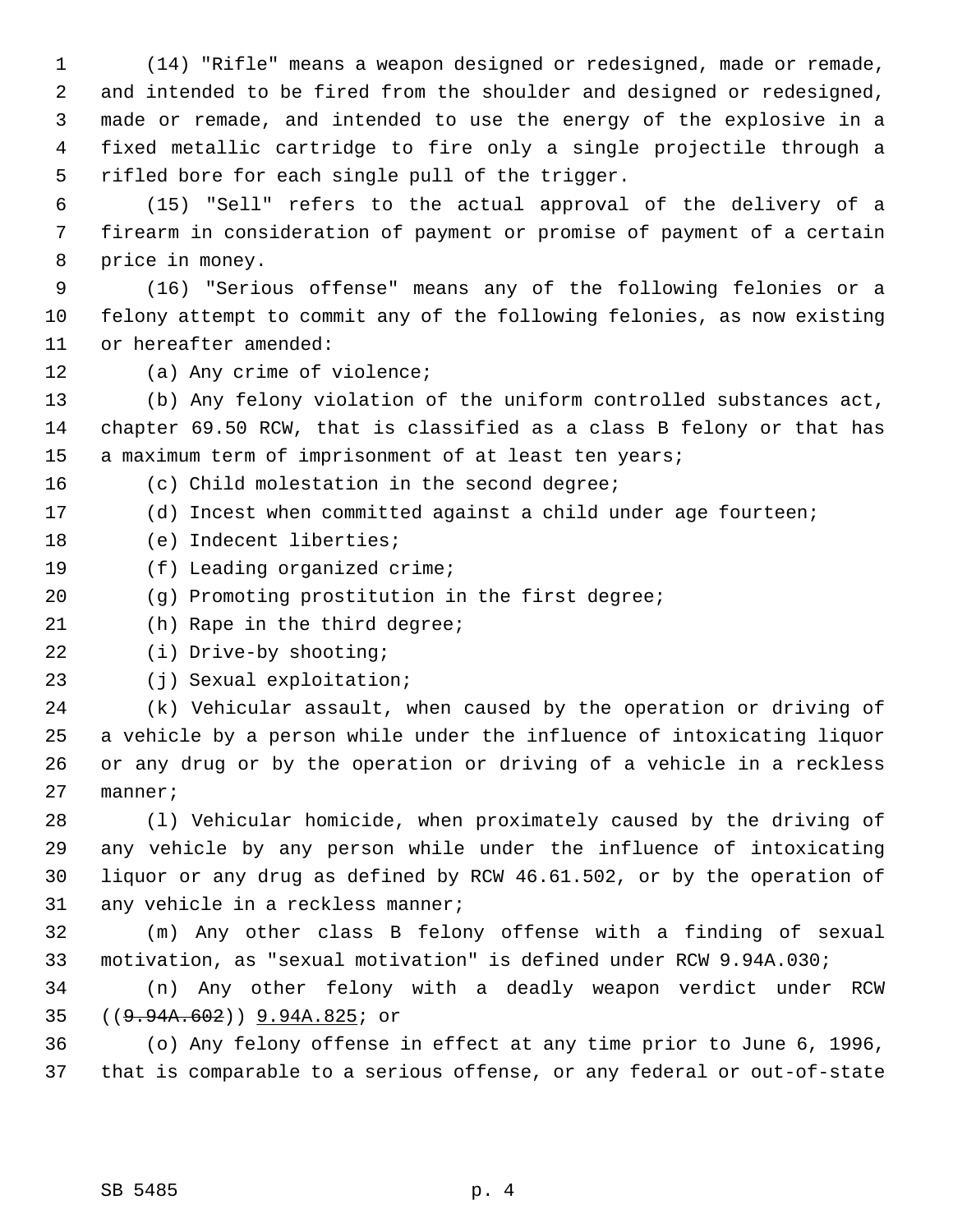1 conviction for an offense that under the laws of this state would be a 2 felony classified as a serious offense.

 3 (17) "Short-barreled rifle" means a rifle having one or more 4 barrels less than sixteen inches in length and any weapon made from a 5 rifle by any means of modification if such modified weapon has an 6 overall length of less than twenty-six inches.

 7 (18) "Short-barreled shotgun" means a shotgun having one or more 8 barrels less than eighteen inches in length and any weapon made from a 9 shotgun by any means of modification if such modified weapon has an 10 overall length of less than twenty-six inches.

11 (19) "Shotgun" means a weapon with one or more barrels, designed or 12 redesigned, made or remade, and intended to be fired from the shoulder 13 and designed or redesigned, made or remade, and intended to use the 14 energy of the explosive in a fixed shotgun shell to fire through a 15 smooth bore either a number of ball shot or a single projectile for 16 each single pull of the trigger.

17 (20) "Child" means any person under the age of fourteen.

18 NEW SECTION. **Sec. 3.** A new section is added to chapter 9.41 RCW 19 to read as follows:

20 (1) A person who, with criminal negligence, stores or leaves a 21 loaded firearm in or on a premise or vehicle under his or her control 22 in such a manner that permits a child to gain access to the loaded 23 firearm without the express permission of the child's parent or the 24 person having charge of the child or without the permission or 25 supervision required by RCW 9.41.042, is guilty of allowing 26 unauthorized firearm access to a child.

27 (2) It is an affirmative defense that:

28 (a) The person, with lawful possession of the firearm, was carrying 29 the firearm on his or her body;

30 (b) The child obtained access to the firearm as a result of 31 unlawful entry by any person; or

32 (c) Any injury resulted from a target, sport shooting, or hunting 33 accident.

34 (3) It is a misdemeanor if a person violates subsection (1) of this 35 section and a child gains access to the loaded firearm and possesses or 36 exhibits it without supervision:

37 (a) In a public place; or